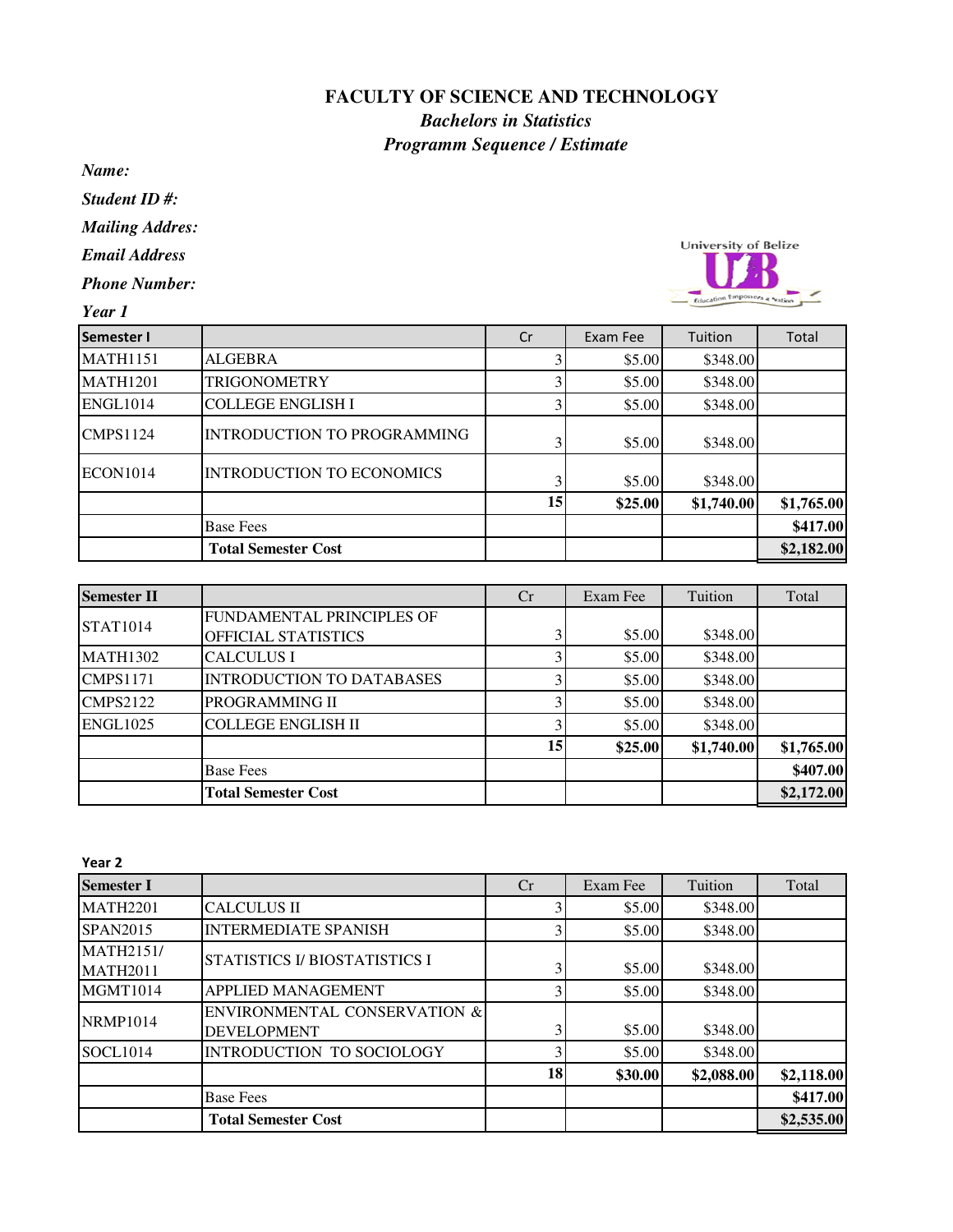| <b>Semester II</b>                  |                                                       | Cr | Exam Fee | Tuition    | Total      |
|-------------------------------------|-------------------------------------------------------|----|----------|------------|------------|
| <b>MATH2352/</b><br><b>MATH3012</b> | STATISTICS II /BIOSTATISTICS II                       |    | \$5.00   | \$348.00   |            |
| <b>STAT2151</b>                     | <b>INTRODUCTION TO STATISTICAL</b><br><b>SOFTWARE</b> |    | \$5.00   | \$348.00   |            |
| <b>RSCH2014</b>                     | <b>RESEARCH METHODS</b>                               |    | \$5.00   | \$348.00   |            |
| <b>ENGL2105</b>                     | <b>COMMUNICATION SKILLS</b>                           |    | \$5.00   | \$348.00   |            |
| HIS1014                             | <b>BELIZEAN HISTORY</b>                               |    | \$5.00   | \$348.00   |            |
| <b>PHIL1014</b>                     | <b>ETHICS</b>                                         |    | \$5.00   | \$348.00   |            |
|                                     |                                                       | 18 | \$30.00  | \$2,088.00 | \$2,118.00 |
|                                     | <b>Base Fees</b>                                      |    |          |            | \$407.00   |
|                                     | <b>Total Semester Cost</b>                            |    |          |            | \$2,525.00 |

## Year 3

| <b>Semester I</b> |                                 | Cr | Exam Fee | Tuition    | Total      |
|-------------------|---------------------------------|----|----------|------------|------------|
| <b>ENGL 3155</b>  | TECHNICAL WRITING               |    | \$5.00   | \$348.00   |            |
| <b>MATH 3151</b>  | LINEAR ALGEBRA                  |    | \$5.00   | \$348.00   |            |
| <b>STAT3011</b>   | <b>ECONOMIC STATISTICS</b>      |    | \$5.00   | \$348.00   |            |
| <b>MATH 3251</b>  | <b>CALCULUS III</b>             |    | \$5.00   | \$348.00   |            |
| <b>STAT3021</b>   | <b>SOCIAL STATISTICS</b>        |    | \$5.00   | \$348.00   |            |
| <b>STAT3071</b>   | <b>LINEAR REGRESSION MODELS</b> |    | \$5.00   | \$348.00   |            |
|                   |                                 | 18 | \$30.00  | \$2,088.00 | \$2,118.00 |
|                   | <b>Base Fees</b>                |    |          |            | \$417.00   |
|                   | <b>Total Semester Cost</b>      |    |          |            | \$2,535.00 |

| <b>Semester II</b> |                                     | Cr | Exam Fee | Tuition    | Total      |
|--------------------|-------------------------------------|----|----------|------------|------------|
| <b>MATH 3302</b>   | PROBABILITY & STATISTICS I          |    | \$5.00   | \$348.00   |            |
| <b>STAT3042</b>    | <b>INTRODUCTION TO ECONOMETRICS</b> |    | \$5.00   | \$348.00   |            |
| <b>NRMP3401</b>    | <b>INTRODUCTION TO GIS</b>          |    | \$5.00   | \$348.00   |            |
| STAT3052           | DEMOGRAPHIC TECHNIQUES              |    | \$5.00   | \$348.00   |            |
| STAT3062           | APPLIED MULTIVARIATE STATISTICS     |    | \$5.00   | \$348.00   |            |
| <b>STAT3031</b>    | LIVING STANDARDS MEASUREMENT        |    | \$5.00   | \$348.00   |            |
|                    |                                     | 18 | \$30.00  | \$2,088.00 | \$2,118.00 |
|                    | <b>Base Fees</b>                    |    |          |            | \$407.00   |
|                    | <b>Total Semester Cost</b>          |    |          |            | \$2,525.00 |